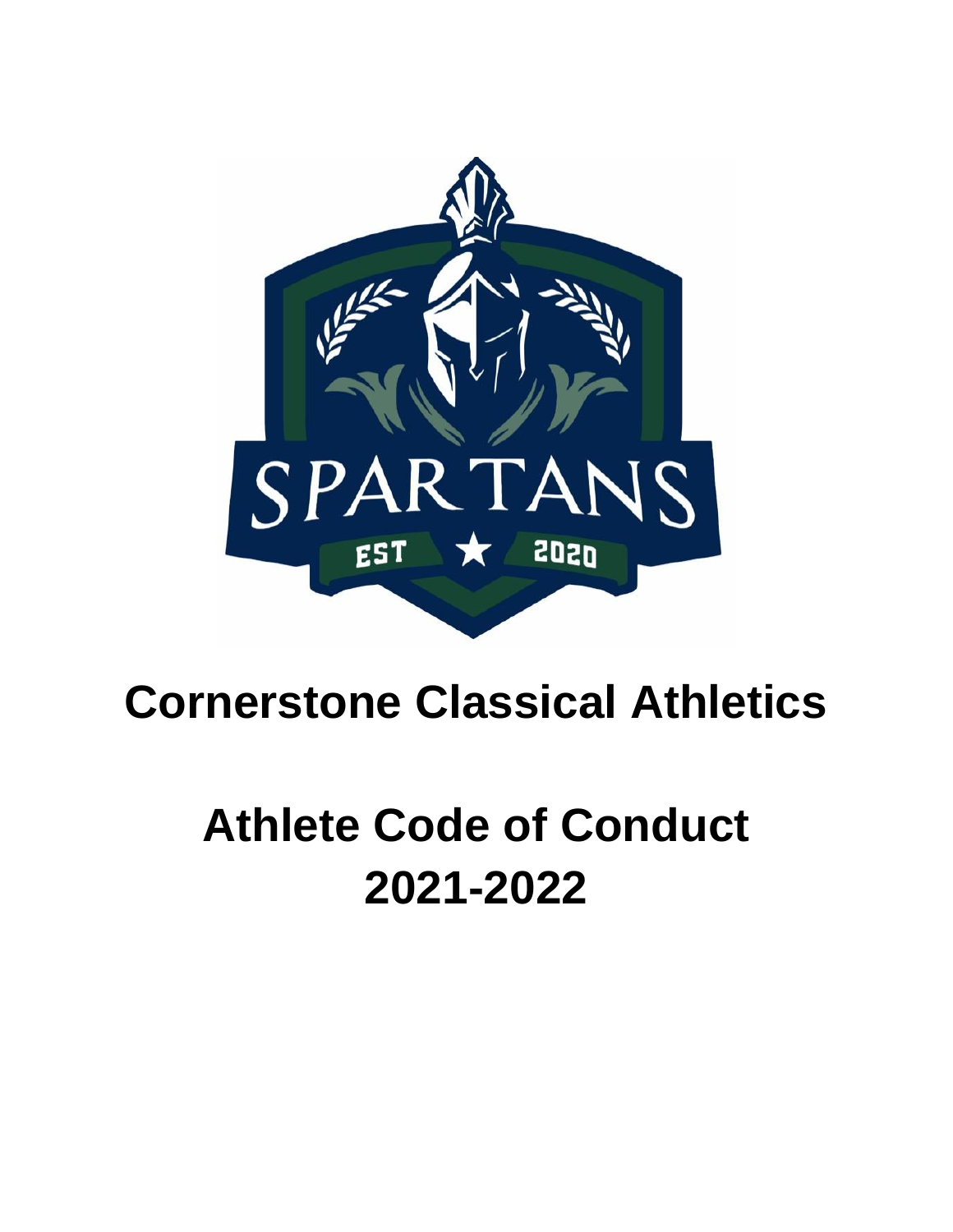Participating in athletics plays a significant role in the holistic education of a student-athlete. It is a powerful tool that is used to help develop leadership skills and character development. Therefore, every effort should be made to demonstrate the highest standard of excellence and character.

As a student-athlete, with the help of your coach and teammates, you will:

- ⦁ Treat coaches, administrators, and officials with respect as the authority figures placed over you as you represent Cornerstone Classical Academy.
- ⦁ Treat fellow student-athletes with respect and celebrate diversity regardless of ethnicity or cultural background.
- ⦁ Instill ethical characteristics in your teammates by demonstrating high standards of personal honesty and integrity.
- Accept responsibility for behavior and performance in the classroom as well in competition.

#### **ELIGIBILITY:**

As a member of CCA athletics, you are known as a STUDENT-ATHLETE. You are a STUDENT first and an ATHLETE second. Your coach expects you to take your academic responsibility seriously. This requires commitment, organization, effective study skills, and time management responsibilities. To be eligible, you are required to maintain a 2.0 GPA. Your grades will be monitored on a biweekly basis to ensure that you are meeting the eligibility requirements.

#### **BEHAVIOR:**

You are a representative of Cornerstone Classical Academy and will be expected to act in a manner that is both appropriate and respectful. This behavior is expected on and off the court/field, both in and out of the classroom. Disrespect to any adults, classmates, and/or teammates will not be tolerated. If an issue arises, the student-athlete(s) will be held accountable with an appropriate consequence after practice (i.e., extra conditioning) and (depending on the severity of the incident) may be subject to missing playing time.

#### **PRACTICES:**

Attendance to all practices is mandatory. All absences must be cleared through your coach prior to missing practice. If you are sick and miss school, or go home early, it is your responsibility as a student-athlete to leave a message (voicemail or text message) for your coach regarding your absence. This is the responsibility of the student-athlete, not the parent. Any unexcused absences will be dealt with by the head coach.

#### **PRACTICE EXPECTATIONS:**

1. All players need to be at practice at least 10 minutes before the scheduled start time to avoid being late. Tardiness will result in extra conditioning. Frequent tardiness may result in loss of playing time or dismissal from the team. When you step on the court, it is practice time, leave all the socializing at the door.

2. All balls/equipment not in use must be put away.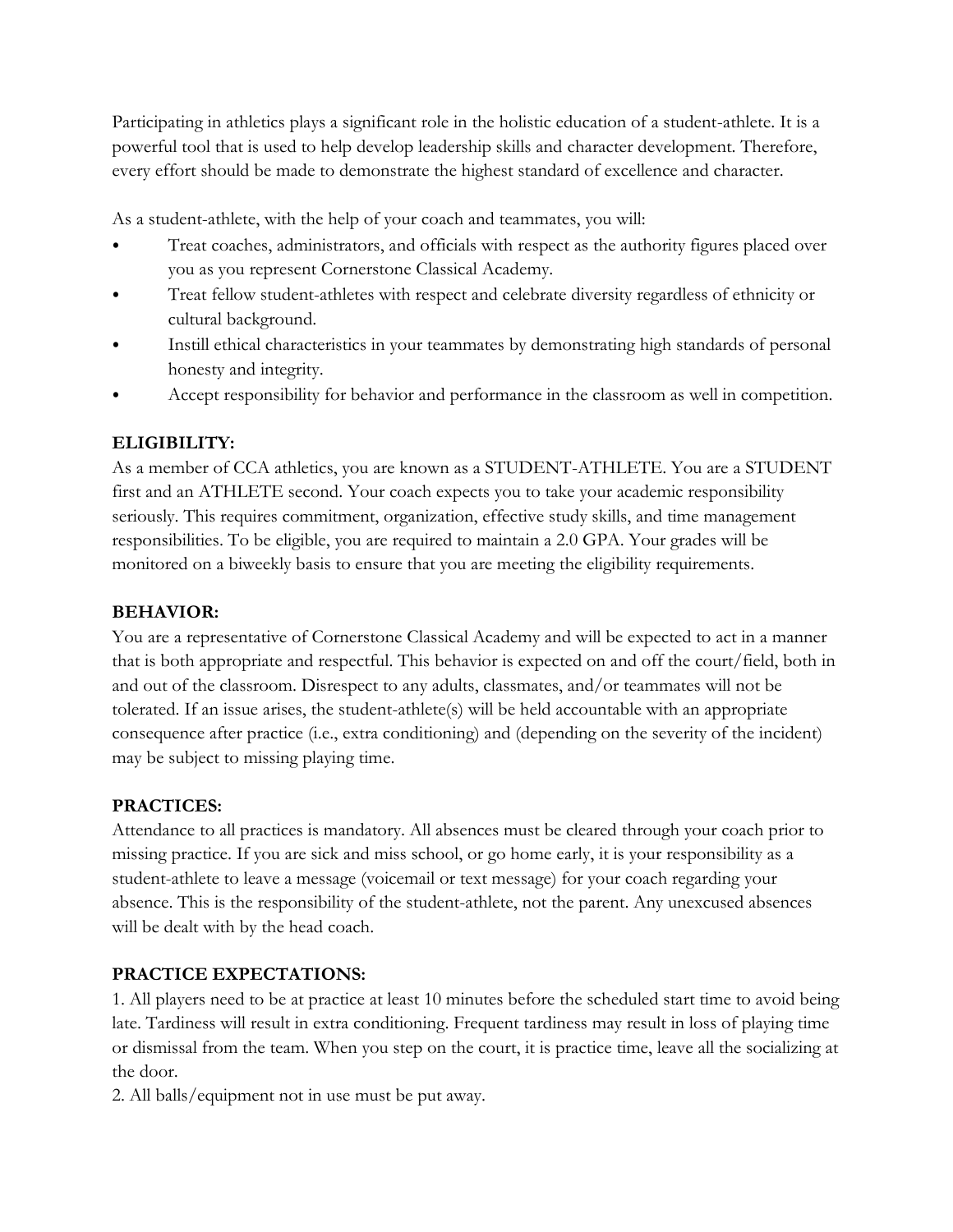3. All players need to be attentive during practice. You will not talk while the coach or another teammate is talking. Any type of horseplay, or talking back will not be tolerated. This does not mean that we cannot smile, laugh, or have fun.

4. When being instructed/coached, listen to learn – not to respond. This simply means, do not give your coach any excuses. Own up to your mistake and fix it!

5. No cursing or profanity will be tolerated.

6. You are expected to work hard during practice. Laziness will not be tolerated. HUSTLE.

7. All players need to wear appropriate attire during practices. Appropriate attire for females means: hair tied back (do not wear your hair down), athletic shorts (do not wear short-shorts), appropriate shoes, sports bra, athletic t-shirt or cutoff, and practice jersey. Failure to wear appropriate attire will result in consequences subject to the coach's discretion.

## **GAME DAY EXPECTATIONS:**

- ⦁ On game days, players are expected to manage their time wisely both academically, spiritually, and athletically.
- ⦁ Make sure you are getting an adequate amount of sleep the night prior to a game, in addition to hydrating and eating nutritious meals throughout the day.
- It is your responsibility as a student-athlete to have assignments completed and studied for you will never be allowed to use the excuse, "I had a game last night."
- ⦁ The National Anthem will be played prior to every game/contest, and all players must be on the sideline for the National Anthem. During the National Anthem, players and coaches on the field and bench area should stand at attention, face the flag, and refrain from talking.
- You will respect all authorities/referees involved in the game by accepting any calls on or against you or our team.
- Players will allow the coach to do the coaching.

## **PLAYING TIME:**

There is no guarantee that everyone will get into every game or receive equal amounts of playing time. Players who give the team the best opportunity to compete will play. This will vary game by game based on various situations. The coach will take into consideration not only the talent level of a player, but also will take into account their attitude, work ethic, desire, dedication, and knowledge of our offensive and defensive systems. Individual talent is only beneficial when put to use in the TEAM concept.

## **ACCEPTANCE OF ROLES:**

Roles will be defined for each player prior to the start of the season, but can be adjusted throughout the season. A player's willingness to accept the role will be crucial to the success that we have as a team. In order to be successful, everyone must be willing to put their personal interests aside for the betterment of the team. If jealousy, egotism, or complaining exist then success is almost impossible. Regardless of your role, it is important to our team's success that each player gives 100% effort at all times. While most roles will reflect seniority, that may not be the case at all times. If a player has an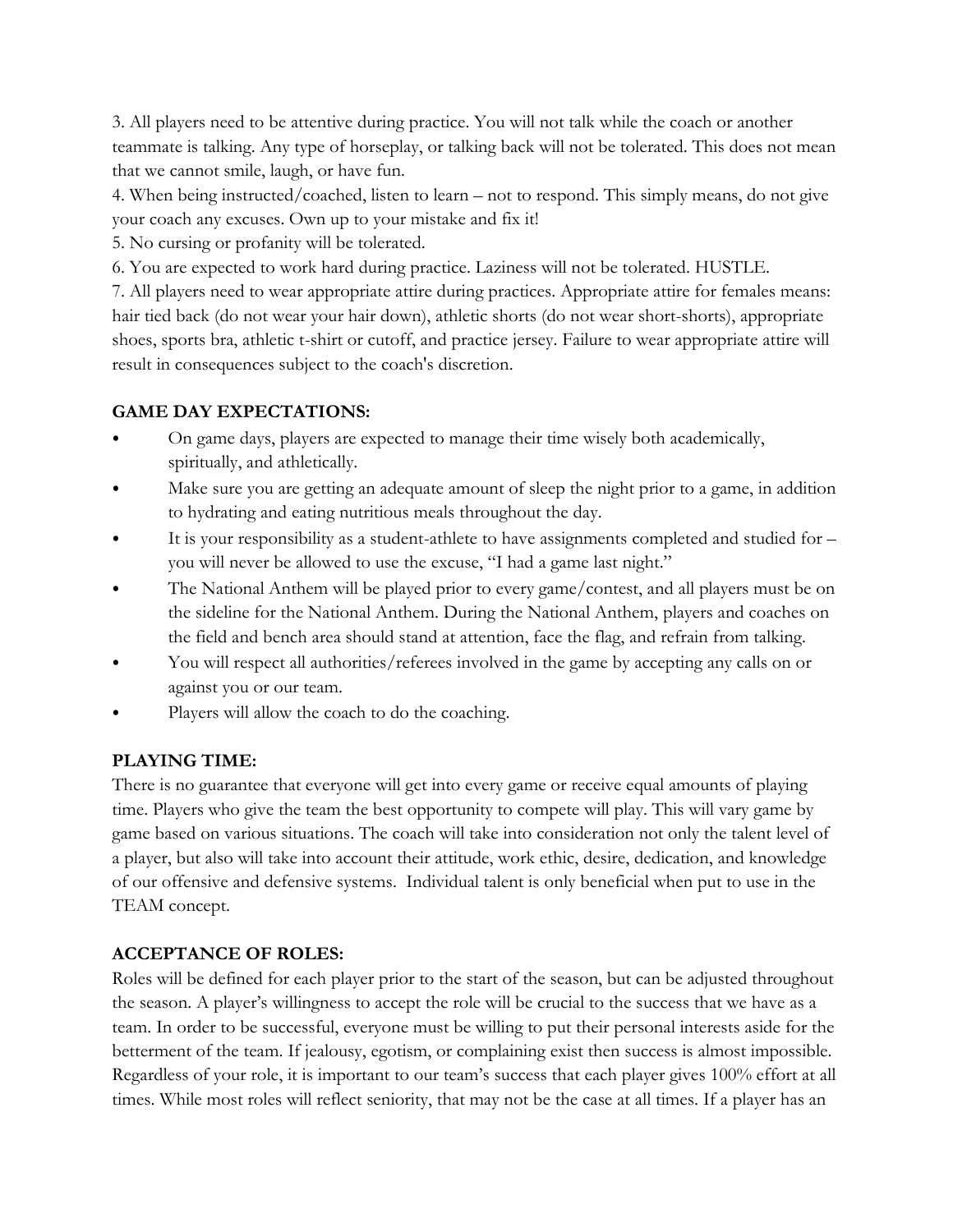issue with her role, it is her responsibility to discuss this issue with the coach. If a player cannot accept their role in a positive manner, they may be dismissed from the team.

#### **RESPECT AND TRUST:**

Respect and trust are two important factors in our success. Respect and trust must be displayed between team members, between players, and between coaches. There will be times of adversity. How we handle this adversity as individuals and as a team will help determine the type of season we will have. Any display of disrespect toward team members, coaches, opponents, fans, or other community members, will not be tolerated and will result in a warning with appropriate consequences. Your coach has an open-door policy at all times. If a player has an issue regarding our team, the player needs to see the coach first and not an outside source. The student athlete should first speak directly with his/her coach, if further clarification is required, a parent should then contact the coach (it is advised that no contact between parent and coach be made until, at least, the day after the incident/event in question – the so-called "24-hour rule"). If the issue remains unresolved, the parent should then communicate his/her concerns to the athletic director. Not following the proper chain of communication, can create bigger problems. These problems can lead to issues with team chemistry which is crucial to having a successful season. We all have the same goal – to succeed.

#### **TEAM GOALS:**

We must all work together to accomplish our team goals. No one player is more important than another. If a player cares more about his/her individual interests instead of the team's interests, then the success of our program will be undermined. Whether you are friends with a teammate off the court is irrelevant. When we are together - be it during practice, games, team activities, or the bus you are teammates, we are a family. Players are expected to put their differences aside for the betterment of the team. Rumors and half-truths will not be tolerated at all. If a player feels the need to talk negatively about an individual on our team, that player may run the risk of being removed from the team.

## **COVID-19 POLICY FOR ATHLETICS:**

Health and safety is our main priority therefore coaches, athletes and parents are to follow:

- Social distancing and hand sanitizing is encouraged whenever possible during practices and contests.
- If any athlete or coach is feeling ill or has been exposed to someone who tested positive for COVID-19, they will need to sit out of practices and contests for 10 days or until they receive a negative test result.
- ⦁ No sharing water bottles or personal equipment.

Updated July 2021